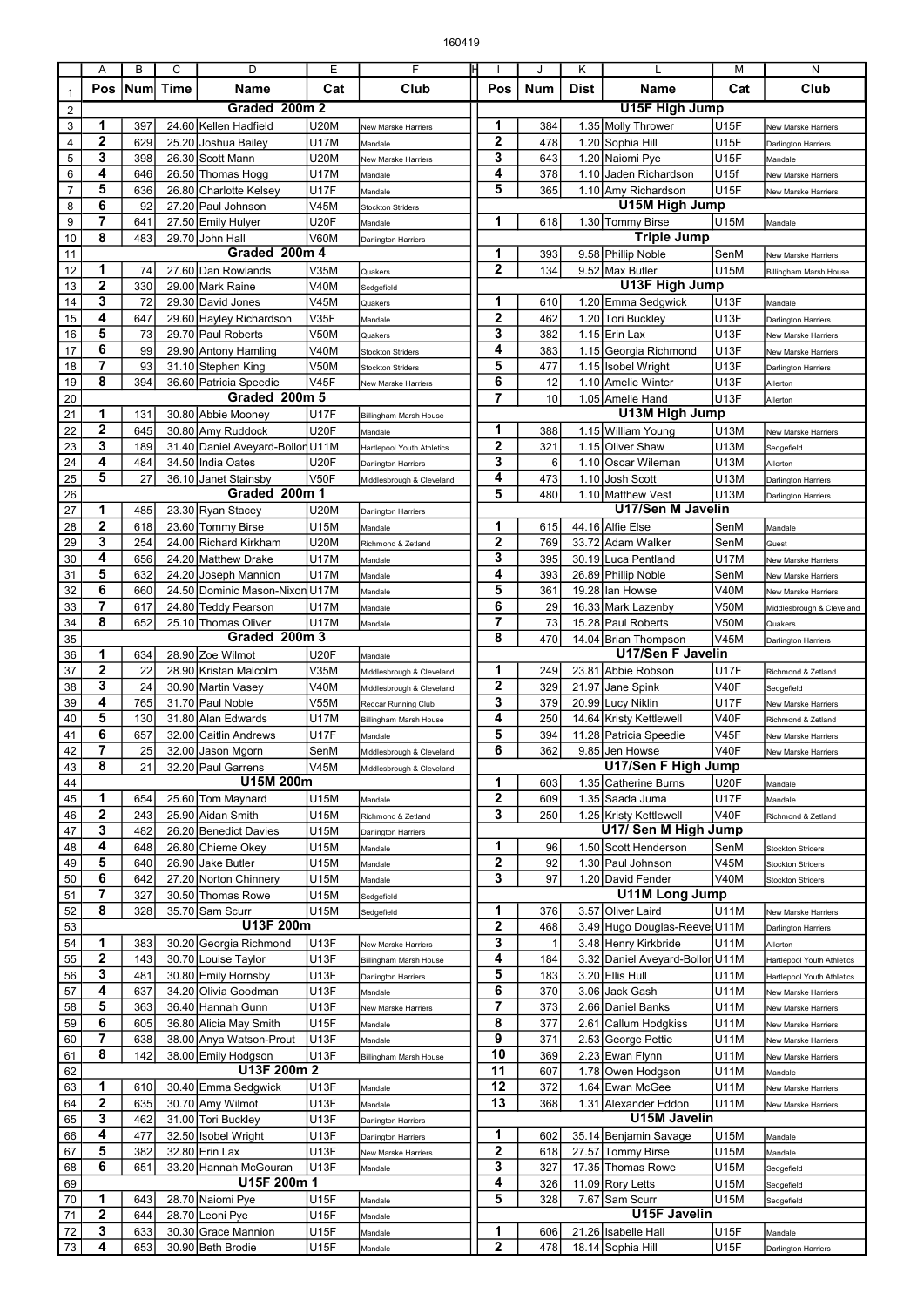|            | Α                 | B   | С                        | D                                                | Е                   | F                                                   |     | J          | Κ    |                                                 | М                          | N                                                        |
|------------|-------------------|-----|--------------------------|--------------------------------------------------|---------------------|-----------------------------------------------------|-----|------------|------|-------------------------------------------------|----------------------------|----------------------------------------------------------|
| 1          | Pos               | Num | Time                     | Name                                             | Cat                 | Club                                                | Pos | Num        | Dist | Name                                            | Cat                        | Club                                                     |
| 74         | 5                 | 324 |                          | 31.50 Ellie Spink                                | <b>U15F</b>         | Sedgefield                                          | 3   | 469        |      | 18.03 Lily Thompson                             | U15F                       | Darlington Harriers                                      |
| 75         |                   |     |                          | U13M 200m                                        |                     |                                                     | 4   | 384        |      | 15.67 Molly Thrower                             | <b>U15F</b>                | New Marske Harriers                                      |
| 76         | 1                 | 655 |                          | 29.20 Finley Maynard                             | U13M                | Mandale                                             | 5   | 324        |      | 15.53 Ellie Spink                               | U15F                       | Sedgefield                                               |
| 77         | $\mathbf 2$       | 659 |                          | 31.60 George Charville                           | U13M                | Mandale                                             | 6   | 365        |      | 12.87 Amy Richardson                            | U15F                       | New Marske Harriers                                      |
| 78         | 3                 | 658 |                          | 32.40 Leo Honeyman                               | U13M                | Mandale                                             | 7   | 378        |      | 11.31 Jaden Richardson                          | U15f                       | New Marske Harriers                                      |
| 79         |                   |     |                          | Graded 1500m 3                                   |                     |                                                     | 8   | 605        |      | 5.15 Alicia May Smith                           | <b>U15F</b>                | Mandale                                                  |
| 80         | 1<br>$\mathbf{2}$ |     | 128 4.46.5<br>22 5.00.0  | Michael Scott                                    | <b>U20M</b>         | Billingham Marsh House                              | 1   |            |      | <b>U11F 600g Shot</b>                           |                            |                                                          |
| 81<br>82   | 3                 |     | 145 5.04.3               | Kristan Malcolm<br>Ryan Brockbank                | V35M<br><b>U20M</b> | Middlesbrough & Cleveland<br>Billingham Marsh House | 2   | 182<br>181 |      | 9.95 Matilda Grylls<br>7.83 Lily Angus          | <b>U11F</b><br><b>U11F</b> | Hartlepool Youth Athletics<br>Hartlepool Youth Athletics |
| 83         | 4                 |     | 30 5.04.8                | <b>Matthew Frost</b>                             | SenM                | Middlesbrough & Cleveland                           | 3   | 613        |      | 7.73 Maria Simpspon                             | U11F                       | Mandale                                                  |
| 84         | 5                 |     | 25 5.07.7                | Jason Mgorn                                      | SenM                | Middlesbrough & Cleveland                           | 4   | 367        |      | 6.32 Isobel Dacey                               | U11F                       | New Marske Harriers                                      |
| 85         | 6                 |     | 130 5.20.3               | Alan Edwards                                     | U17M                | Billingham Marsh House                              | 5   | 604        |      | 5.98 Victoria Bassey                            | U11F                       | Mandale                                                  |
| 86         | 7                 |     | 24 5.20.6                | <b>Martin Vasey</b>                              | V40M                | Middlesbrough & Cleveland                           | 6   | 601        |      | 5.93 Charlotte Browell                          | U11F                       | Mandale                                                  |
| 87         | 8                 |     | 21 5.22.4                | Paul Garrens                                     | V45M                | Middlesbrough & Cleveland                           | 7   | 608        |      | 5.35 Alexus Wood                                | U11F                       | Mandale                                                  |
| 88         | 9                 |     | 380 5.23.6               | <b>Martin Gunn</b>                               | V45M                | New Marske Harriers                                 | 8   | 9          |      | 4.71 Mhari Corcoran                             | U11F                       | Allerton                                                 |
| 89         | 10<br>11          |     | 93 5.34.8                | Stephen King                                     | V50M                | <b>Stockton Striders</b>                            | 9   | 366        |      | 4.65 Libby Park                                 | U11F                       | New Marske Harriers                                      |
| 90<br>91   | 12                |     | 393 5.35.2<br>765 5.36.9 | <b>Phillip Noble</b><br>Paul Noble               | SenM<br>V55M        | New Marske Harriers<br>Redcar Running Club          |     |            |      |                                                 |                            |                                                          |
| 92         | 13                |     | 138 5.44.2               | Paul Edwards                                     | V45M                | Billingham Marsh House                              |     |            |      |                                                 |                            |                                                          |
| 93         | 14                |     | 95 5.59.0                | S Cooper                                         | V55M                | <b>Stockton Striders</b>                            |     |            |      | Any queries please email Kate at tf@nysd.org.uk |                            |                                                          |
| 94         | 15                |     | 98 6.08.2                | Katie Abel                                       | SenF                | <b>Stockton Striders</b>                            |     |            |      |                                                 |                            |                                                          |
| 95         | 16                |     | 325 6.15.7               | lan Spencer                                      | V55M                | Sedgefield                                          |     |            |      |                                                 |                            |                                                          |
| 96         | 17                |     | 99 6.19.4                | <b>Antony Hamling</b>                            | V40M                | <b>Stockton Striders</b>                            |     |            |      |                                                 |                            |                                                          |
| 97         | 18                |     | 26 6.59.0                | Claire Murphy                                    | V35F                | Middlesbrough & Cleveland                           |     |            |      |                                                 |                            |                                                          |
| 98<br>99   | 19                |     | 62 7.08.3                | Carolyn Gale<br><b>Graded 1500m 2</b>            | V65F                | <b>NYMAC</b>                                        |     |            |      |                                                 |                            |                                                          |
| 100        | 1                 |     | 2 4.42.8                 | Holden Outhwaite                                 | U17M                | Allerton                                            |     |            |      |                                                 |                            |                                                          |
| 101        | 2                 |     | 3 4.47.4                 | Glen Hilton                                      | V40M                | Allerton                                            |     |            |      |                                                 |                            |                                                          |
| 102        | 3                 |     | 639 4.51.0               | <b>William Simpson</b>                           | U17M                | Mandale                                             |     |            |      |                                                 |                            |                                                          |
| 103        | 4                 |     | 92 4.51.3                | Paul Johnson                                     | V45M                | Stockton Striders                                   |     |            |      |                                                 |                            |                                                          |
| 104        | 5                 |     | 28 4.52.9                | Keith Binoff                                     | V40M                | Middlesbrough & Cleveland                           |     |            |      |                                                 |                            |                                                          |
| 105        | 6                 |     | 244 4.54.1               | Ken Harker                                       | V45M                | Richmond & Zetland                                  |     |            |      |                                                 |                            |                                                          |
| 106        | 7                 |     | 72 4.54.7                | David Jones                                      | V45M                | Quakers                                             |     |            |      |                                                 |                            |                                                          |
| 107        | 8<br>9            | 141 | 4.55.1<br>133 4.55.4     | Nathan Nicholson<br>Lewis Reed                   | U17M                | Billingham Marsh House                              |     |            |      |                                                 |                            |                                                          |
| 108<br>109 | 10                |     | 628 4.55.6               | <b>Mathew Bailey</b>                             | U17M<br>SenM        | Billingham Marsh House<br>Mandale                   |     |            |      |                                                 |                            |                                                          |
| 110        | 11                | 331 | 4.56.0                   | Justin Cox                                       | V45M                | Sedgefield                                          |     |            |      |                                                 |                            |                                                          |
| 111        | 12                |     | 330 4.56.7               | Mark Raine                                       | <b>V40M</b>         | Sedgefield                                          |     |            |      |                                                 |                            |                                                          |
| 112        | 13                | 381 | 4.59.6                   | <b>Charlotte Bennett</b>                         | U17F                | New Marske Harriers                                 |     |            |      |                                                 |                            |                                                          |
| 113        | 14                |     | 94 5.00.8                | Tom Day                                          | V35M                | Stockton Striders                                   |     |            |      |                                                 |                            |                                                          |
| 114        | 15                | 391 |                          | 5.04.2 Sebastian Pearson                         | <b>U17M</b>         | New Marske Harriers                                 |     |            |      |                                                 |                            |                                                          |
| 115        | 16<br>17          |     |                          | 97 5.04.6 David Fender<br>390 5.12.2 Emily Brown | <b>V40M</b>         | Stockton Striders                                   |     |            |      |                                                 |                            |                                                          |
| 116<br>117 | 18                |     |                          | 96 5.13.7 Scott Henderson                        | <b>U17F</b><br>SenM | New Marske Harriers<br><b>Stockton Striders</b>     |     |            |      |                                                 |                            |                                                          |
| 118        |                   |     |                          | Graded 1500m 1                                   |                     |                                                     |     |            |      |                                                 |                            |                                                          |
| 119        | 1                 |     |                          | 23 4.08.8 Greg Jayasuriya                        | SenM                | Middlesbrough & Cleveland                           |     |            |      |                                                 |                            |                                                          |
| 120        | 2                 |     | 472 4.11.0               | Adam Mitchell                                    | SenM                | Darlington Harriers                                 |     |            |      |                                                 |                            |                                                          |
| 121        | 3                 |     | 474 4.19.1               | Dan Boyer                                        | U17M                | Darlington Harriers                                 |     |            |      |                                                 |                            |                                                          |
| 122        | 4                 |     | 252 4.22.5               | Charlie Stephenson                               | u17M                | Richmond & Zetland                                  |     |            |      |                                                 |                            |                                                          |
| 123        | 5<br>6            |     | 385 4.24.0               | Dominic Shipman                                  | <b>U20M</b>         | New Marske Harriers                                 |     |            |      |                                                 |                            |                                                          |
| 124<br>125 | 7                 |     | 768 4.41.5               | 626 4.24.2   Max Creasey<br>Ines Curran          | U17M<br>U17M        | Mandale<br>Gateshead Harriers                       |     |            |      |                                                 |                            |                                                          |
| 126        | 8                 |     | 761 4.43.1               | Olivia Haveron                                   | U20F                | Harrogate Harriers                                  |     |            |      |                                                 |                            |                                                          |
| 127        | 9                 |     | 242 4.44.4               | Leon Reeve                                       | V40M                | Richmond & Zetland                                  |     |            |      |                                                 |                            |                                                          |
| 128        | 10                |     | 766 4.45.2               | Gary Atkinson                                    | V40M                | Evenwood                                            |     |            |      |                                                 |                            |                                                          |
| 129        | 11                |     | 763 4.46.6               | Ella Newton                                      | U20F                | Herne Hill Harriers                                 |     |            |      |                                                 |                            |                                                          |
| 130        | 12                |     | 629 4.50.7               | Joshua Bailey                                    | U17M                | Mandale                                             |     |            |      |                                                 |                            |                                                          |
| 131        | 13                |     | 251 4.54.6               | Sam Kettlewell                                   | <b>U20M</b>         | Richmond & Zetland                                  |     |            |      |                                                 |                            |                                                          |
| 132        | 14                |     | 475 4.58.7               | James Roberts<br>U15M 1500m                      | U17M                | Darlington Harriers                                 |     |            |      |                                                 |                            |                                                          |
| 133<br>134 | 1                 |     | 135 4.34.6               | Rohan Teasdale                                   | U15M                | Billingham Marsh House                              |     |            |      |                                                 |                            |                                                          |
| 135        | 2                 |     |                          | 134 4.45.3   Max Butler                          | U15M                | Billingham Marsh House                              |     |            |      |                                                 |                            |                                                          |
| 136        | 3                 |     | 246 4.58.1               | Joshua Hammett                                   | U15M                | Richmond & Zetland                                  |     |            |      |                                                 |                            |                                                          |
| 137        | 4                 |     | 5 5.00.0                 | Cian Winter                                      | U15M                | Allerton                                            |     |            |      |                                                 |                            |                                                          |
| 138        | 5                 |     | 140 5.01.2               | Ben Hodgson                                      | U15M                | Billingham Marsh House                              |     |            |      |                                                 |                            |                                                          |
| 139        | 6                 |     | 241 5.04.3               | Joseph Reeve                                     | U15M                | Richmond & Zetland                                  |     |            |      |                                                 |                            |                                                          |
| 140        | 7                 |     | 245 5.24.1               | Thomas O'Mahoney                                 | U15M                | Richmond & Zetland                                  |     |            |      |                                                 |                            |                                                          |
| 141        | 8<br>9            |     | 327 5.29.3               | Thomas Rowe                                      | U15M                | Sedgefield                                          |     |            |      |                                                 |                            |                                                          |
| 142<br>143 | 10                |     | 185 5.36.5<br>389 5.39.0 | Archie Elson <br><b>Riley Middleton</b>          | U15M<br>U15M        | Hartlepool Youth Athletics<br>New Marske Harriers   |     |            |      |                                                 |                            |                                                          |
| 144        | 11                |     | 767 5.45.4               | <b>Adam Laverick</b>                             | U15M                | Evenwood                                            |     |            |      |                                                 |                            |                                                          |
| 145        | 12                |     | 326 5.49.4               | <b>Rory Letts</b>                                | U15M                | Sedgefield                                          |     |            |      |                                                 |                            |                                                          |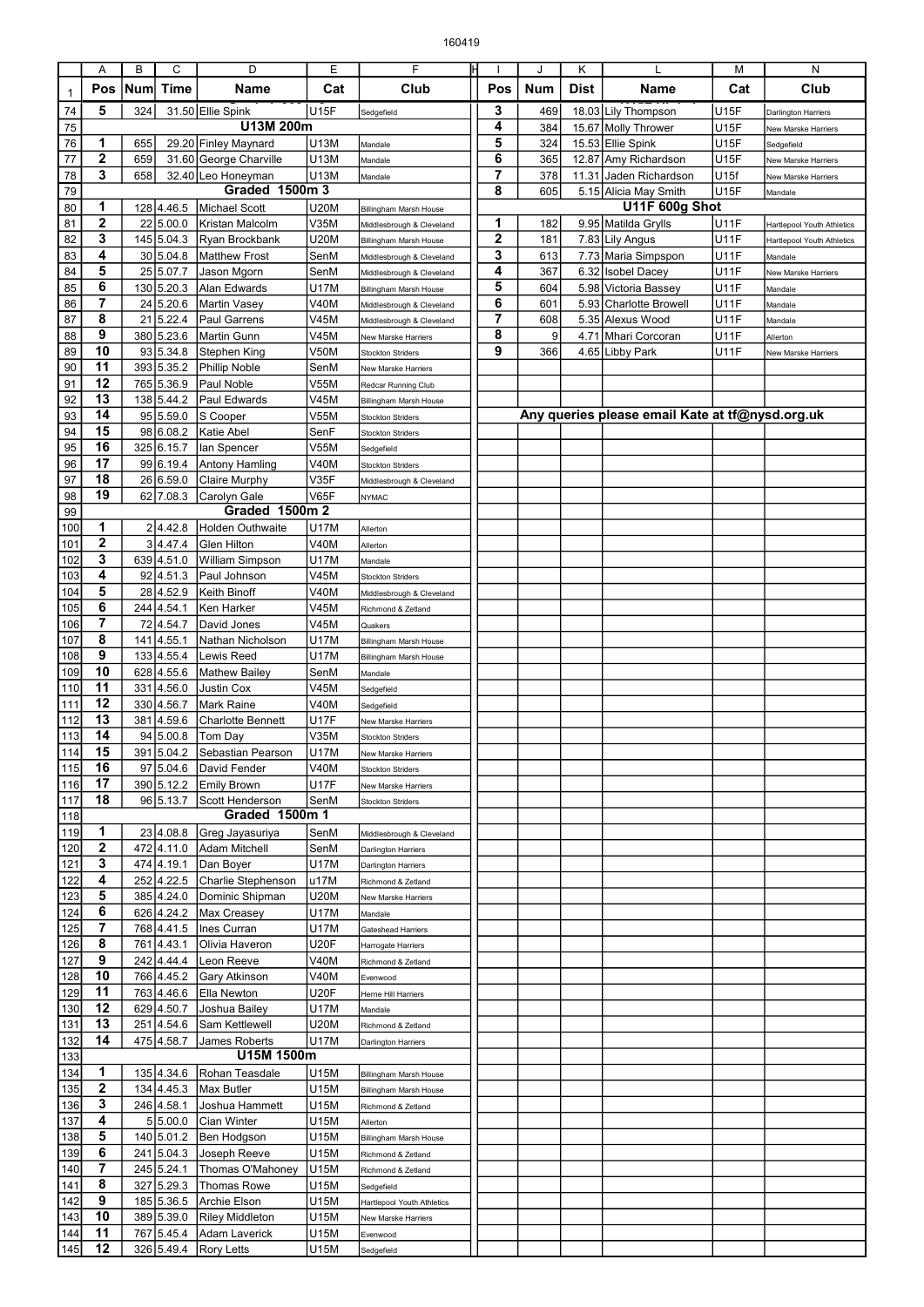|              | Α               | В          | С                        | D                                                         | Е                         | F                                                | ΙH  | J          | Κ    |      | M   | N    |
|--------------|-----------------|------------|--------------------------|-----------------------------------------------------------|---------------------------|--------------------------------------------------|-----|------------|------|------|-----|------|
| $\mathbf{1}$ | Pos             | <b>Num</b> | <b>Time</b>              | Name                                                      | Cat                       | Club                                             | Pos | <b>Num</b> | Dist | Name | Cat | Club |
| 146          | 13              |            | 353 6.03.7               | $\mathbf 0$                                               |                           | 0 Sedgefield                                     |     |            |      |      |     |      |
| 147          | 14              |            | 328 6.16.4               | Sam Scurr                                                 | U15M                      | Sedgefield                                       |     |            |      |      |     |      |
| 148          |                 |            |                          | U13M 1500m                                                |                           |                                                  |     |            |      |      |     |      |
| 149          | 1               |            | 620 4.55.7               | Christy O'Hare                                            | U13M                      | Mandale                                          |     |            |      |      |     |      |
| 150          | $\mathbf{2}$    |            | 622 5.09.2               | <b>Ethan Marron</b>                                       | U13M                      | Mandale                                          |     |            |      |      |     |      |
| 151          | 3               |            | 471 5.15.7               | Harry Lyons                                               | U13M                      | Darlington Harriers                              |     |            |      |      |     |      |
| 152          | 4               |            | 611 5.18.9               | George Craggs                                             | U13M                      | Mandale                                          |     |            |      |      |     |      |
| 153          | 5               |            | 465 5.20.1               | <b>Elwood Kelley</b>                                      | U13M                      | <b>Darlington Harriers</b>                       |     |            |      |      |     |      |
| 154          | 6               |            | 4 5.21.2                 | Sam Degason                                               | U13M                      | Allerton                                         |     |            |      |      |     |      |
| 155          | 7               |            | 473 5.31.6               | Josh Scott                                                | U13M                      | Darlington Harriers                              |     |            |      |      |     |      |
| 156          | 8<br>9          |            | 132 5.33.6               | Jacob Brown                                               | U13M                      | Billingham Marsh House                           |     |            |      |      |     |      |
| 157<br>158   | $\overline{10}$ |            | 388 5.38.7<br>386 5.44.5 | <b>William Young</b><br>Mehdi Ben-Tiba                    | U13M<br>U <sub>13</sub> M | New Marske Harriers<br>New Marske Harriers       |     |            |      |      |     |      |
| 159          | 11              |            | 6 5.47.2                 | <b>Oscar Wileman</b>                                      | U13M                      | Allerton                                         |     |            |      |      |     |      |
| 160          | 12              |            | 11 5.51.2                | Angus Corcoran                                            | U13M                      | Allerton                                         |     |            |      |      |     |      |
| 161          | 13              |            | 7 5.52.8                 | Archie Cann                                               | U13M                      | Allerton                                         |     |            |      |      |     |      |
| 162          | 14              |            | 630 6.01.5               | Alex Plantez                                              | U13M                      | Mandale                                          |     |            |      |      |     |      |
| 163          | 15              |            | 8 6.09.4                 | Alex Pavan                                                | U13M                      | Allerton                                         |     |            |      |      |     |      |
| 164          | 16              |            | 480 6.17.3               | Matthew Vest                                              | U13M                      | <b>Darlington Harriers</b>                       |     |            |      |      |     |      |
| 165          | 17<br>18        |            | 476 6.49.3               | Jack Johnson                                              | U13M                      | Darlington Harriers                              |     |            |      |      |     |      |
| 166<br>167   |                 |            | 374 6.49.3               | Samuel Eddon<br>U15F 1500m                                | U13M                      | <b>New Marske Harriers</b>                       |     |            |      |      |     |      |
| 168          | 1               |            | 624 5.02.5               | Lois Creasey                                              | U15F                      | Mandale                                          |     |            |      |      |     |      |
| 169          | $\mathbf 2$     |            | 623 5.03.9               | <b>Isobel Herbert</b>                                     | U15F                      | Mandale                                          |     |            |      |      |     |      |
| 170          | 3               |            | 461 5.05.4               | Mia Wetherill                                             | U15F                      | Darlington Harriers                              |     |            |      |      |     |      |
| 171          | 4               |            | 614 5.06.2               | Katie Lowe                                                | U15F                      | Mandale                                          |     |            |      |      |     |      |
| 172          | 5               |            | 247 5.06.8               | Shannon Robinson                                          | U15F                      | Richmond & Zetland                               |     |            |      |      |     |      |
| 173          | 6               |            | 612 5.09.1               | Emma McNeill                                              | U15F                      | Mandale                                          |     |            |      |      |     |      |
| 174<br>175   | 7<br>8          |            | 392 5.20.8<br>631 5.20.8 | <b>Essie Croce</b><br>Poppie Addison                      | u15f                      | New Marske Harriers                              |     |            |      |      |     |      |
| 176          | 9               |            | 375 5.28.5               | <b>Isobelle Troop</b>                                     | U15F<br>U15F              | Mandale<br>New Marske Harriers                   |     |            |      |      |     |      |
| 177          | 10              |            | 478 5.35.7               | Sophia Hill                                               | U15F                      | <b>Darlington Harriers</b>                       |     |            |      |      |     |      |
| 178          | 11              |            | 479 5.41.6               | <b>Emily Vest</b>                                         | U15F                      | Darlington Harriers                              |     |            |      |      |     |      |
| 179          | 12              |            | 137 5.49.6               | Jessica Dawson                                            | U15F                      | Billingham Marsh House                           |     |            |      |      |     |      |
| 180          | 13              |            | 467 5.59.8               | Macy Kelly                                                | U15F                      | Darlington Harriers                              |     |            |      |      |     |      |
| 181          | 14              |            | 323 6.07.9               | Aimee Graham                                              | U15F                      | Sedgefield                                       |     |            |      |      |     |      |
| 182          | 15              |            | 136 6.20.9               | Amelia Insall<br>U13F 1500m                               | U15F                      | Billingham Marsh House                           |     |            |      |      |     |      |
| 183<br>184   | 1               |            | 625 5.16.8               | Eden Creasey                                              | <b>U13F</b>               | Mandale                                          |     |            |      |      |     |      |
| 185          | $\mathbf 2$     |            | 464 5.39.0               | Libby Hammond                                             | U13F                      | Darlington Harriers                              |     |            |      |      |     |      |
| 186          | 3               |            | 627 5.44.0               | Grace Pettit                                              | U <sub>13F</sub>          | Mandale                                          |     |            |      |      |     |      |
| 187          | 4               |            |                          | 382 6.02.6 Erin Lax                                       | U13F                      | New Marske Harriers                              |     |            |      |      |     |      |
| 188          | 5               |            |                          | 463 6.03.2 Savannah Tarn                                  | <b>U13F</b>               | <b>Darlington Harriers</b>                       |     |            |      |      |     |      |
| 189          | 6               |            | 619 6.18.7               | Jennifer Iceton                                           | U13F                      | Mandale                                          |     |            |      |      |     |      |
| 190          | 7               |            |                          | 322 6.23.8   Lillie Graham                                | U13F                      | Sedgefield                                       |     |            |      |      |     |      |
| 191<br>192   | 8<br>9          |            | 363 6.44.4               | 142 6.43.5 Emily Hodgson<br>Hannah Gunn                   | U13F<br>U13F              | Billingham Marsh House                           |     |            |      |      |     |      |
| 193          | 10              |            | 605 TBC                  | Alicia May Smith                                          | U15F                      | New Marske Harriers<br>Mandale                   |     |            |      |      |     |      |
| 194          |                 |            |                          | U11M 600m                                                 |                           |                                                  |     |            |      |      |     |      |
| 195          | 1               |            | 468 1.54.7               | Hugo Douglas-Reeve U11M                                   |                           | Darlington Harriers                              |     |            |      |      |     |      |
| 196          | $\mathbf 2$     | 621        |                          | 1.55 Charlie Jones                                        | U11M                      | Mandale                                          |     |            |      |      |     |      |
| 197          | 3               |            | 184 2.01.2               | Daniel Aveyard-Bollon U11M                                |                           | <b>Hartlepool Youth Athletics</b>                |     |            |      |      |     |      |
| 198          | 4               |            | 607 2.02.9               | Owen Hodgson                                              | U11M                      | Mandale                                          |     |            |      |      |     |      |
| 199<br>200   | 5<br>6          |            | 183 2.04.4<br>248 2.04.7 | <b>Ellis Hull</b><br><b>Rhys Robinson</b>                 | U11M<br>U11M              | Hartlepool Youth Athletics<br>Richmond & Zetland |     |            |      |      |     |      |
| 201          | 7               |            | 1 2.05.1                 | Henry Kirkbride                                           | U11M                      | Allerton                                         |     |            |      |      |     |      |
| 202          | 8               |            | 376 2.11.9               | <b>Oliver Laird</b>                                       | U11M                      | New Marske Harriers                              |     |            |      |      |     |      |
| 203          | 9               |            | 370 2.14.5               | Jack Gash                                                 | U11M                      | New Marske Harriers                              |     |            |      |      |     |      |
| 204          | 10              |            | 373 2.14.9               | Daniel Banks                                              | U11M                      | New Marske Harriers                              |     |            |      |      |     |      |
| 205          | 11              |            | 371 2.15.2               | George Pettie                                             | U11M                      | New Marske Harriers                              |     |            |      |      |     |      |
| 206          | 12              |            |                          | 764 2.15.7 Jay Horner                                     | U11M                      | Evenwood                                         |     |            |      |      |     |      |
| 207<br>208   | 13<br>14        |            | 377 2.32.0               | 369 2.28.3 Ewan Flynn<br>Callum Hodgkiss                  | U11M<br>U11M              | New Marske Harriers<br>New Marske Harriers       |     |            |      |      |     |      |
| 209          | 15              |            | 372 2.41.8               | Ewan McGee                                                | U11M                      | New Marske Harriers                              |     |            |      |      |     |      |
| 210          | 16              |            | 368 3.51.8               | Alexander Eddon                                           | U11M                      | New Marske Harriers                              |     |            |      |      |     |      |
| 211          |                 |            |                          | U11F 600m                                                 |                           |                                                  |     |            |      |      |     |      |
| 212          | 1               |            | 762 2.02.0               | Niamh Adams                                               | <b>U11F</b>               | Blyth Running Club                               |     |            |      |      |     |      |
| 213          | 2               |            |                          | 181 2.02.4   Lily Angus                                   | <b>U11F</b>               | Hartlepool Youth Athletics                       |     |            |      |      |     |      |
| 214<br>215   | 3<br>4          |            |                          | 613 2.03.2   Maria Simpspon<br>466 2.04.6   Lottie Graves | U11F                      | Mandale                                          |     |            |      |      |     |      |
| 216          | 5               |            |                          | 9 2.13.9   Mhari Corcoran                                 | U11F<br><b>U11F</b>       | Darlington Harriers<br>Allerton                  |     |            |      |      |     |      |
| 217          | 6               |            | 601 2.14.3               | Charlotte Browell                                         | <b>U11F</b>               | Mandale                                          |     |            |      |      |     |      |
|              |                 |            |                          |                                                           |                           |                                                  |     |            |      |      |     |      |